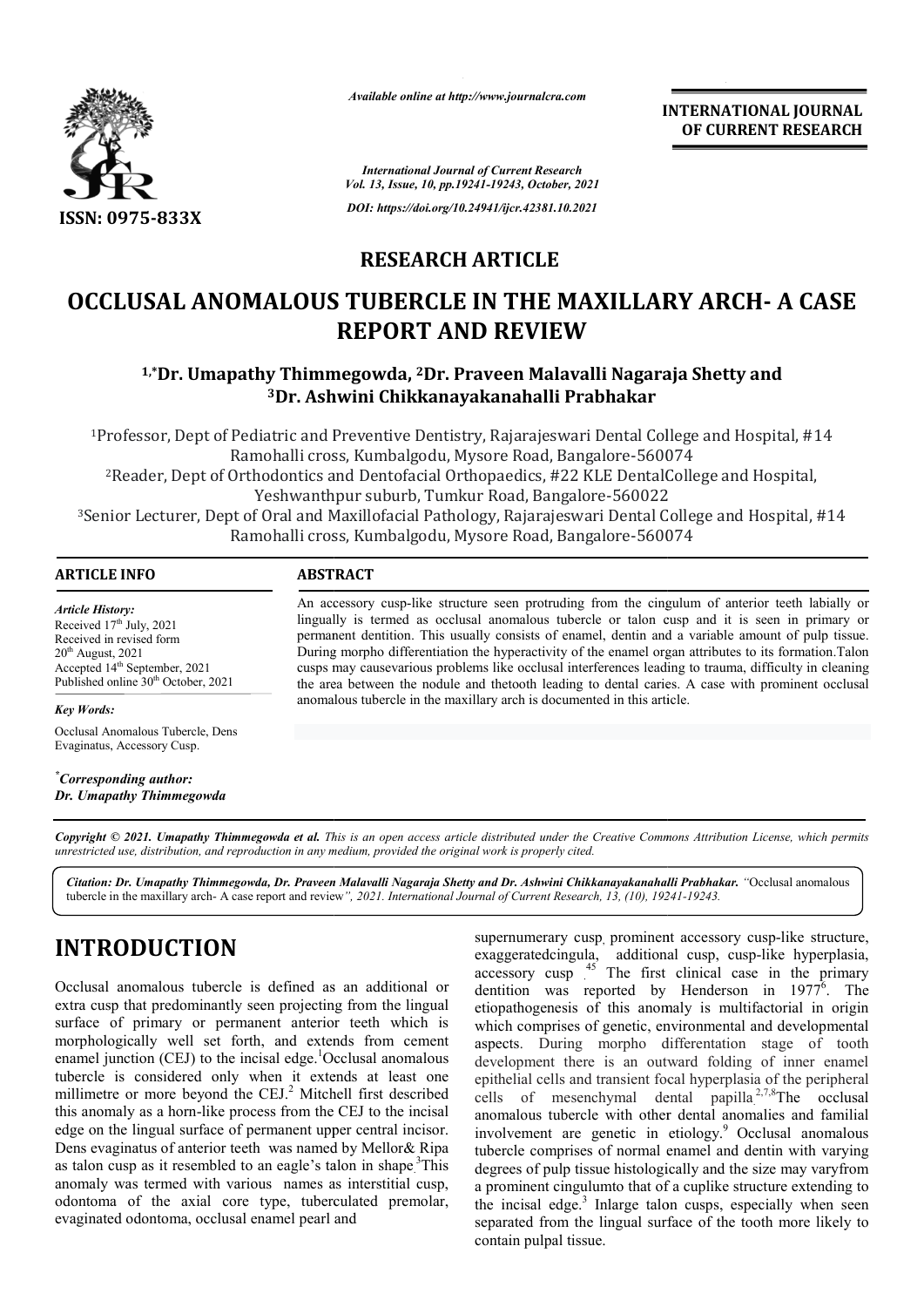<sup>1</sup> Clinically various problems are encountered with occlusal anomalous tubercle likeirritation of the tongue during speech and mastication, occlusal interference, carious lesion in the deep developmental grooves, displacement of the affected tooth, periapical pathosis, attrition of the opposing tooth,pulp necrosis, periodontal problems, pulp exposure due to severe attrition, restriction of tongue space, compromised aesthetics, problems in breast feeding, temporomandibular joint pain and accidental cusp fracture.<sup>3.5</sup>



**Figure 1. Clinical picture showing talon cusp on palatal aspect of all permanent maxillary central Incisor**



#### **Figure 2. OPG showing talon cusp on palatal aspect of all permanent maxillary central Incisor**

Occlusal anomalous tubercle presents as an isolated anomaly in majority of the cases seen, but may be also associated with mesiodens, odontome, unerupted or impacted teeth, pegshaped maxillary incisor, dens invaginatus, cleft lip and distorted nasal alae, bilateral gemination, fusion and supernumerary teeth in few cases. Occlusal anomalous tubercle can be accompanied by some systemic conditions such as Mohr syndrome (orofacial- digital II), Sturge-Weber syndrome, Rubinstein-Taybi syndromeand Ellisvan Creveld syndrome.<sup>5</sup>Individuals with occlusal anomalous tubercle on a deciduous maxillary lateral incisor show a high proportion of odontogenic abnormalities in their permanent successors.<sup>1</sup> Radiographically occlusal anomalous tubercle looks like a Vshape radioopaque structure superimposed over the normal image of the crown. When the tooth is unerupted, radiographically it resembles mesiodens, compound odontoma, supernumerary tooth or a dens invaginatus.  $2$ Occlusal anomalous tubercle has been classified by Gazala, Usha, Paras & Nabeel as follows: Type 1- Talon / True talon, Type 2**-** Semi talon and Type 3**-** Trace talonbased on the extension of the

talon cusp. Type A, B, C and D based on the surface and anomaly of the involved tooth.<sup>10</sup> Occlusal anomalous tubercle can cause complications in diagnosis by resembling a supernumerary tooth or an odontome leading to unwanted surgical intervention. It may also affect esthetics and function by causing occlusalinterference and difficulty in speech. It may also cause plaque retention due to the presence of deep  $\frac{1}{2}$  developmental grooves.<sup>5</sup> The prevalence of occlusal anomalous tubercle was reported as 0.6% in a Mexican, 2.5% in a Hungarian, 5.2% in a Malaysian and 7.7% in an Indian population.<sup>2,5</sup> Extensive prevalence studies have not been performed but it is estimated that the frequency of occlusal anomalous tubercle might range from 1 to 8% of the population.11Hattab et al. reported a male to female ratio of 47:26 among 73 cases reported in the literature. Most reported cases of occlusal anomalous tubercle are located in the permanent dentition.<sup>11,12</sup>It may present unilaterally or bilaterally in males or females.<sup>13</sup>Occlusal anomalous tubercle occurs more frequently in permanent than primary dentitions and shows a predilection for the maxilla over the mandible.The maxillary lateral incisors are the most common targets (67%) followed by the central incisors (24%) and canines  $(9\%)$ <sup>3,9</sup>However, the present case reports an unusual case of prominent occlusal anomalous tubercleaffecting on lingual surface of permanent maxillarycentral incisor, which is a rare finding.

### **Case report**

A 12-year-old patient came with a chief complaint of mobile teeth in upper right and left back tooth region. On clinical examination patient had a class I molar relationship bilaterally with normal overjet and pink tooth in relation to 54 and 64. The oral hygiene maintenance was fair. The patient's family and medical history was non-contributory. There was no reported history of orofacial trauma. Extraoral examinations revealed no abnormalities. Intraoral examination revealed no soft tissue abnormalities. On hard tissue examination, an anomalous cusp like structure was detected on the palatal surface of permanent maxillary central incisor from cervical margin of the tooth to full length distance from the cementoenamel junction in relation to 11 (Figure 1). It was conicalin shape and prominent without any other associated anomaly. Patient was diagnosed with true talon cusp present on maxillary incisor. The talon cusp described in the current case was categorized as type I (True talon) according to Hattab et al's classification. Clinically maxillaryincisor with talon cusp was asymptomatic with little occlusal and no speech interference and responded normally to pulp testing. The grooves at the junction of cusp and the palatal surfaces of all maxillary incisor did not showstaining but revealed deep palatogingival groove with nodiscoloration (Figure 1). Orthopantomograph (OPG) also revealed anomalous cusp like structure extending from cervical margin of the tooth to full length distance from thecementoenamel junction with enamel dentin and little pulp (Figure 2). Retained deciduous teeth in relation to 53, 54, 55, 63, 64, 65, 74, 84,85. As there was no stagnation of food but inefficient in cleaning of the area, as a preventive approach, sealing of the cusp-tooth junctions in all maxillary incisor was planned. After prophylaxis of affected teeth, the cusp-tooth junctions were subjected to pit and fissure sealant to avoid penetration of irritants and microorganisms into the invagination. In future if it causes any occlusal interference, it will be reduced by grinding in consecutive